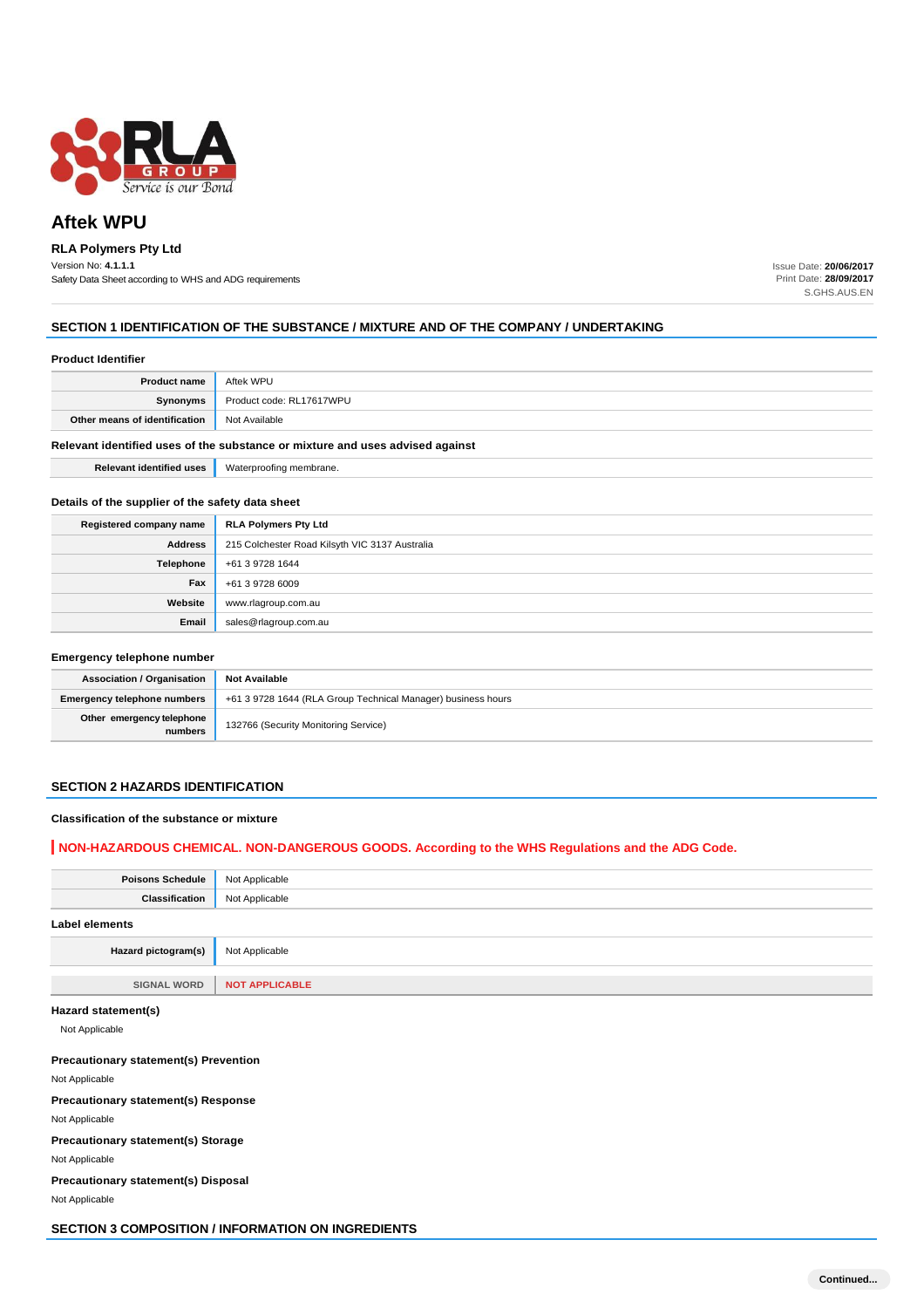#### **Substances**

See section below for composition of Mixtures

#### **Mixtures**

| <b>CAS No</b> | %[weight] | Name                                       |
|---------------|-----------|--------------------------------------------|
| 1317-65-3     | $10 - 20$ | calcium carbonate                          |
| 13463-67-7    | $1 - 10$  | titanium dioxide                           |
| Not Available | >60       | Ingredients determined not to be hazardous |

# **SECTION 4 FIRST AID MEASURES**

### **Description of first aid measures**

| <b>Eye Contact</b>  | If this product comes in contact with the eyes:<br>Wash out immediately with fresh running water.<br>Ensure complete irrigation of the eye by keeping eyelids apart and away from eye and moving the eyelids by occasionally lifting the upper and lower lids.<br>Seek medical attention without delay; if pain persists or recurs seek medical attention.<br>Removal of contact lenses after an eye injury should only be undertaken by skilled personnel. |
|---------------------|-------------------------------------------------------------------------------------------------------------------------------------------------------------------------------------------------------------------------------------------------------------------------------------------------------------------------------------------------------------------------------------------------------------------------------------------------------------|
| <b>Skin Contact</b> | If skin contact occurs:<br>Immediately remove all contaminated clothing, including footwear.<br>Flush skin and hair with running water (and soap if available).<br>Seek medical attention in event of irritation.                                                                                                                                                                                                                                           |
| <b>Inhalation</b>   | If fumes, aerosols or combustion products are inhaled remove from contaminated area.<br>Other measures are usually unnecessary.                                                                                                                                                                                                                                                                                                                             |
| Ingestion           | Immediately give a glass of water.<br>First aid is not generally required. If in doubt, contact a Poisons Information Centre or a doctor.                                                                                                                                                                                                                                                                                                                   |

#### **Indication of any immediate medical attention and special treatment needed**

Treat symptomatically.

## **SECTION 5 FIREFIGHTING MEASURES**

### **Extinguishing media**

- **There is no restriction on the type of extinguisher which may be used.**
- Use extinguishing media suitable for surrounding area.

### **Special hazards arising from the substrate or mixture**

| <b>Fire Incompatibility</b>    | None known.                                                                                                                                                                                                                                                                                   |
|--------------------------------|-----------------------------------------------------------------------------------------------------------------------------------------------------------------------------------------------------------------------------------------------------------------------------------------------|
| <b>Advice for firefighters</b> |                                                                                                                                                                                                                                                                                               |
| <b>Fire Fighting</b>           | Alert Fire Brigade and tell them location and nature of hazard.<br>Wear breathing apparatus plus protective gloves in the event of a fire.<br>Prevent, by any means available, spillage from entering drains or water courses.<br>Use fire fighting procedures suitable for surrounding area. |
| <b>Fire/Explosion Hazard</b>   | Non combustible.<br>Not considered a significant fire risk, however containers may burn.<br>May emit corrosive fumes.                                                                                                                                                                         |
| <b>HAZCHEM</b>                 | Not Applicable                                                                                                                                                                                                                                                                                |

### **SECTION 6 ACCIDENTAL RELEASE MEASURES**

**Personal precautions, protective equipment and emergency procedures**

See section 8

#### **Environmental precautions**

See section 12

### **Methods and material for containment and cleaning up**

| <b>Minor Spills</b> | Clean up all spills immediately.<br>Avoid breathing vapours and contact with skin and eyes.<br>Control personal contact with the substance, by using protective equipment.<br>Contain and absorb spill with sand, earth, inert material or vermiculite. |
|---------------------|---------------------------------------------------------------------------------------------------------------------------------------------------------------------------------------------------------------------------------------------------------|
| <b>Major Spills</b> | Moderate hazard.<br>Clear area of personnel and move upwind.<br>Alert Fire Brigade and tell them location and nature of hazard.<br>Wear breathing apparatus plus protective gloves.                                                                     |

Personal Protective Equipment advice is contained in Section 8 of the SDS.

#### **SECTION 7 HANDLING AND STORAGE**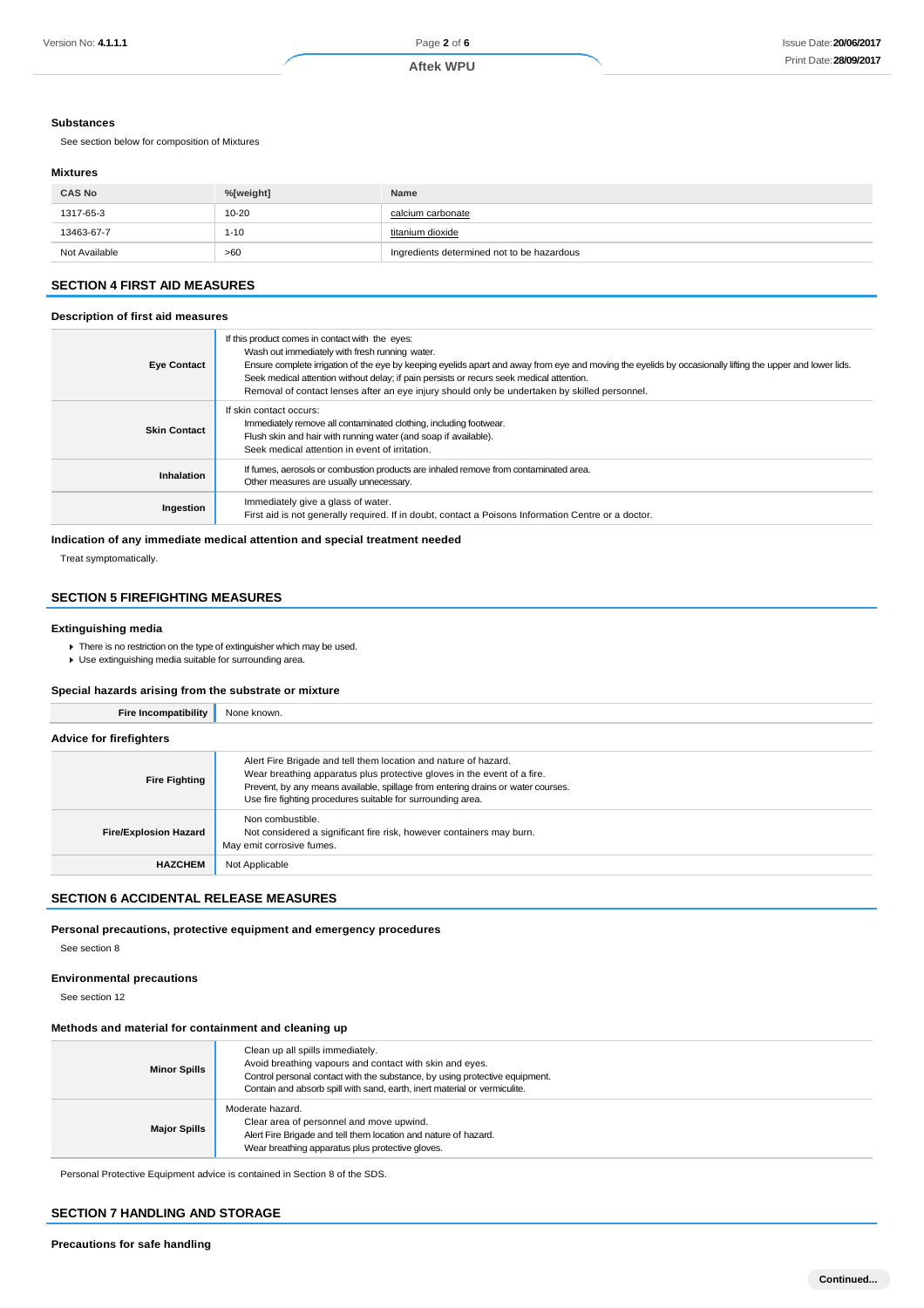| Safe handling                                                | Avoid all personal contact, including inhalation.<br>$\triangleright$ Wear protective clothing when risk of exposure occurs.<br>Use in a well-ventilated area.<br>Avoid contact with moisture.<br><b>DO NOT</b> allow clothing wet with material to stay in contact with skin |
|--------------------------------------------------------------|-------------------------------------------------------------------------------------------------------------------------------------------------------------------------------------------------------------------------------------------------------------------------------|
| Other information                                            | Store in original containers.<br>Keep containers securely sealed.<br>Store in a cool, dry, well-ventilated area.<br>Store away from incompatible materials and foodstuff containers.                                                                                          |
| Conditions for safe storage, including any incompatibilities |                                                                                                                                                                                                                                                                               |

#### **Suitable container Polyethylene or polypropylene container.** Packing as recommended by manufacturer. ▶ Check all containers are clearly labelled and free from leaks. **Storage incompatibility** None known

# **SECTION 8 EXPOSURE CONTROLS / PERSONAL PROTECTION**

### **Control parameters**

### **OCCUPATIONAL EXPOSURE LIMITS (OEL)**

### **INGREDIENT DATA**

| Source                       | Ingredient        | <b>Material name</b> | <b>TWA</b>        | <b>STEL</b>   | Peak          | <b>Notes</b>  |
|------------------------------|-------------------|----------------------|-------------------|---------------|---------------|---------------|
| Australia Exposure Standards | calcium carbonate | Calcium carbonate    | $10 \text{ mg/m}$ | Not Available | Not Available | Not Available |
| Australia Exposure Standards | titanium dioxide  | Titanium dioxide     | $10 \text{ mg/m}$ | Not Available | Not Available | Not Available |

#### **EMERGENCY LIMITS**

| Ingredient                                    | <b>Material name</b>                                 | TEEL-1              | TEEL-2    | TEEL-3           |
|-----------------------------------------------|------------------------------------------------------|---------------------|-----------|------------------|
| calcium carbonate                             | Limestone; (Calcium carbonate; Dolomite)<br>45 mg/m3 |                     | 500 mg/m3 | $3,000$ mg/m $3$ |
| calcium carbonate                             | Carbonic acid, calcium salt                          | 45 mg/m3            | 210 mg/m3 | 1,300 mg/m3      |
| titanium dioxide                              | Titanium oxide; (Titanium dioxide)                   | $30 \text{ mg/m}$   | 330 mg/m3 | 2,000 mg/m3      |
|                                               |                                                      |                     |           |                  |
| Ingredient                                    | <b>Original IDLH</b>                                 | <b>Revised IDLH</b> |           |                  |
| calcium carbonate                             | Not Available                                        | Not Available       |           |                  |
| titanium dioxide                              | 5,000 mg/m3                                          | Not Available       |           |                  |
| Ingredients determined not to be<br>hazardous | Not Available                                        | Not Available       |           |                  |

### **Exposure controls**

| Appropriate engineering<br>controls | Engineering controls are used to remove a hazard or place a barrier between the worker and the hazard. Well-designed engineering controls can be<br>highly effective in protecting workers and will typically be independent of worker interactions to provide this high level of protection.<br>The basic types of engineering controls are:<br>Process controls which involve changing the way a job activity or process is done to reduce the risk.<br>Enclosure and/or isolation of emission source which keeps a selected hazard "physically" away from the worker and ventilation that strategically "adds" and<br>"removes" air in the work environment.                                      |
|-------------------------------------|------------------------------------------------------------------------------------------------------------------------------------------------------------------------------------------------------------------------------------------------------------------------------------------------------------------------------------------------------------------------------------------------------------------------------------------------------------------------------------------------------------------------------------------------------------------------------------------------------------------------------------------------------------------------------------------------------|
| <b>Personal protection</b>          |                                                                                                                                                                                                                                                                                                                                                                                                                                                                                                                                                                                                                                                                                                      |
| Eye and face protection             | Safety glasses with side shields.<br>Chemical goggles.<br>Contact lenses may pose a special hazard; soft contact lenses may absorb and concentrate irritants. A written policy document, describing the wearing<br>of lenses or restrictions on use, should be created for each workplace or task.                                                                                                                                                                                                                                                                                                                                                                                                   |
| <b>Skin protection</b>              | See Hand protection below                                                                                                                                                                                                                                                                                                                                                                                                                                                                                                                                                                                                                                                                            |
| <b>Hands/feet protection</b>        | Wear chemical protective gloves, e.g. PVC.<br>Wear safety footwear or safety gumboots, e.g. Rubber<br>The selection of suitable gloves does not only depend on the material, but also on further marks of quality which vary from manufacturer to manufacturer.<br>Where the chemical is a preparation of several substances, the resistance of the glove material can not be calculated in advance and has therefore to be<br>checked prior to the application.<br>The exact break through time for substances has to be obtained from the manufacturer of the protective gloves and has to be observed when making a final<br>choice.<br>Personal hygiene is a key element of effective hand care. |
| <b>Body protection</b>              | See Other protection below                                                                                                                                                                                                                                                                                                                                                                                                                                                                                                                                                                                                                                                                           |
| Other protection                    | Overalls.<br>P.V.C. apron.<br>Barrier cream.                                                                                                                                                                                                                                                                                                                                                                                                                                                                                                                                                                                                                                                         |
| <b>Thermal hazards</b>              | Not Available                                                                                                                                                                                                                                                                                                                                                                                                                                                                                                                                                                                                                                                                                        |

### **SECTION 9 PHYSICAL AND CHEMICAL PROPERTIES**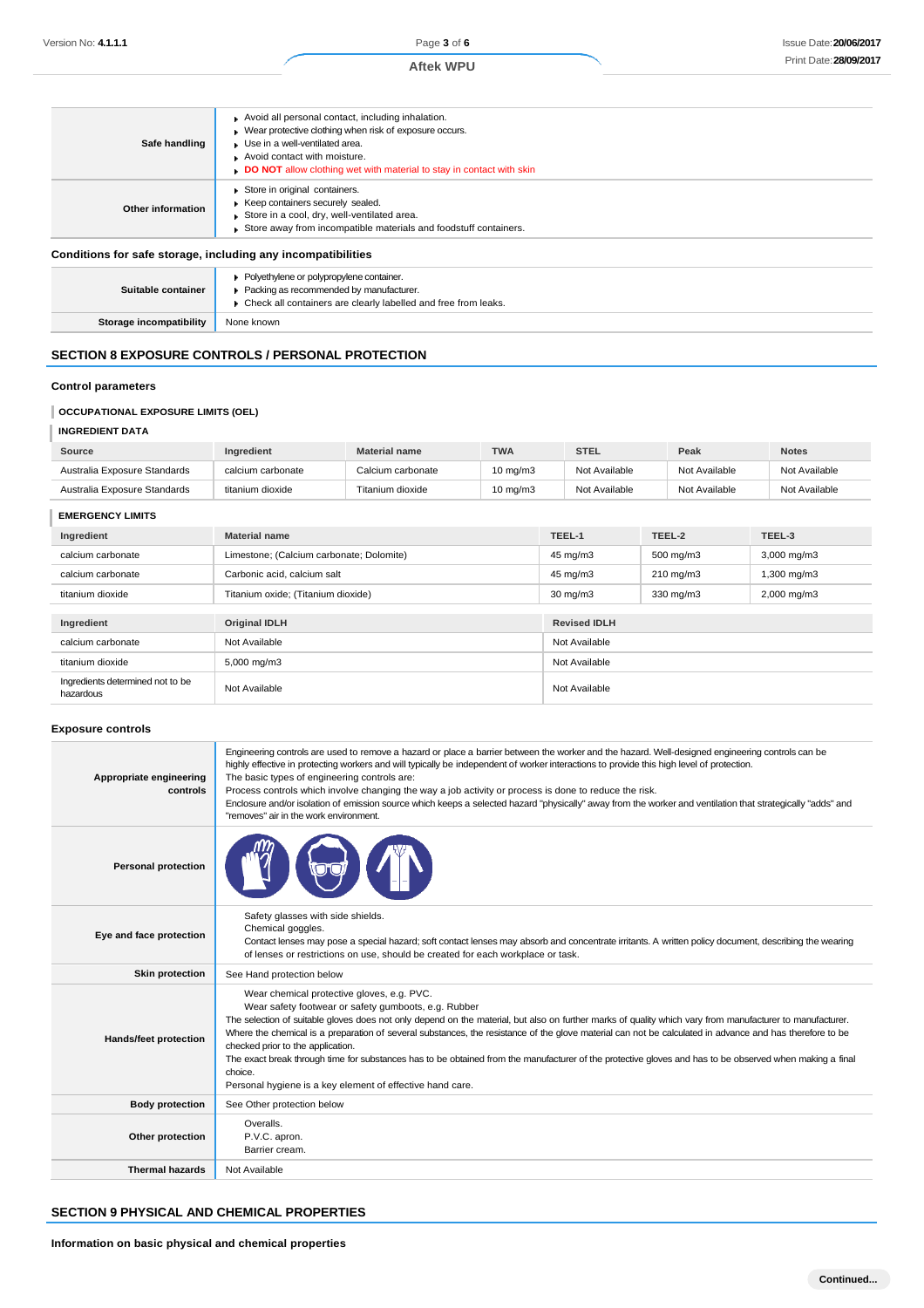### **Aftek WPU**

| Appearance                                      | Viscous grey liquid; miscible with water. |                                            |                |
|-------------------------------------------------|-------------------------------------------|--------------------------------------------|----------------|
|                                                 |                                           |                                            |                |
| <b>Physical state</b>                           | Liquid                                    | Relative density (Water = 1)               | 1.2            |
| Odour                                           | Not Available                             | Partition coefficient n-octanol /<br>water | Not Available  |
| <b>Odour threshold</b>                          | Not Available                             | Auto-ignition temperature (°C)             | Not Available  |
| pH (as supplied)                                | 8.5                                       | <b>Decomposition temperature</b>           | Not Available  |
| Melting point / freezing point<br>(°C)          | Not Available                             | Viscosity (cSt)                            | Not Available  |
| Initial boiling point and boiling<br>range (°C) | < 100                                     | Molecular weight (g/mol)                   | Not Applicable |
| Flash point (°C)                                | Not Applicable                            | <b>Taste</b>                               | Not Available  |
| <b>Evaporation rate</b>                         | Not Available                             | <b>Explosive properties</b>                | Not Available  |
| Flammability                                    | Not Applicable                            | <b>Oxidising properties</b>                | Not Available  |
| Upper Explosive Limit (%)                       | Not Applicable                            | Surface Tension (dyn/cm or<br>$mN/m$ )     | Not Available  |
| Lower Explosive Limit (%)                       | Not Applicable                            | <b>Volatile Component (%vol)</b>           | Not Available  |
| Vapour pressure (kPa)                           | Not Available                             | Gas group                                  | Not Available  |
| Solubility in water (g/L)                       | Miscible                                  | pH as a solution (1%)                      | Not Available  |
| Vapour density (Air = 1)                        | Not Available                             | VOC g/L                                    | $<$ 2          |

# **SECTION 10 STABILITY AND REACTIVITY**

| Reactivity                                 | See section 7                                                                                                                    |
|--------------------------------------------|----------------------------------------------------------------------------------------------------------------------------------|
| <b>Chemical stability</b>                  | Unstable in the presence of incompatible materials.<br>Product is considered stable.<br>Hazardous polymerisation will not occur. |
| Possibility of hazardous<br>reactions      | See section 7                                                                                                                    |
| <b>Conditions to avoid</b>                 | See section 7                                                                                                                    |
| Incompatible materials                     | See section 7                                                                                                                    |
| <b>Hazardous decomposition</b><br>products | See section 5                                                                                                                    |

# **SECTION 11 TOXICOLOGICAL INFORMATION**

### **Information on toxicological effects**

| Inhaled             | The material is not thought to produce adverse health effects or irritation of the respiratory tract (as classified by EC Directives using animal models).<br>Nevertheless, good hygiene practice requires that exposure be kept to a minimum and that suitable control measures be used in an occupational setting. |                                                            |  |
|---------------------|----------------------------------------------------------------------------------------------------------------------------------------------------------------------------------------------------------------------------------------------------------------------------------------------------------------------|------------------------------------------------------------|--|
| Ingestion           | The material has NOT been classified by EC Directives or other classification systems as "harmful by ingestion". This is because of the lack of<br>corroborating animal or human evidence.                                                                                                                           |                                                            |  |
| <b>Skin Contact</b> | There is some evidence to suggest that this material can cause inflammation of the skin on contact in some persons.                                                                                                                                                                                                  |                                                            |  |
| Eye                 | There is some evidence to suggest that this material can cause eye irritation and damage in some persons.                                                                                                                                                                                                            |                                                            |  |
| <b>Chronic</b>      | Long-term exposure to the product is not thought to produce chronic effects adverse to the health (as classified by EC Directives using animal models);<br>nevertheless exposure by all routes should be minimised as a matter of course.                                                                            |                                                            |  |
|                     |                                                                                                                                                                                                                                                                                                                      |                                                            |  |
| <b>Aftek WPU</b>    | <b>TOXICITY</b><br>Not Available                                                                                                                                                                                                                                                                                     | <b>IRRITATION</b><br>Not Available                         |  |
| calcium carbonate   | <b>TOXICITY</b><br>Oral (rat) LD50: 6450 mg/kg <sup>[2]</sup>                                                                                                                                                                                                                                                        | <b>IRRITATION</b><br>Skin (rabbit): 500 mg/24h-moderate    |  |
| titanium dioxide    | <b>TOXICITY</b><br>Inhalation (rat) LC50: >2.28 mg/l4 $h^{[1]}$<br>Oral (rat) LD50: >2000 mg/kg <sup>[1]</sup>                                                                                                                                                                                                       | <b>IRRITATION</b><br>Skin (human): 0.3 mg /3D (int)-mild * |  |

|                          | data extracted from RTECS - Register of Toxic Effect of chemical Substances                                                                                                                                                                                                                                                                                                                                                                                                                                                                        |  |  |
|--------------------------|----------------------------------------------------------------------------------------------------------------------------------------------------------------------------------------------------------------------------------------------------------------------------------------------------------------------------------------------------------------------------------------------------------------------------------------------------------------------------------------------------------------------------------------------------|--|--|
|                          |                                                                                                                                                                                                                                                                                                                                                                                                                                                                                                                                                    |  |  |
| <b>CALCIUM CARBONATE</b> | The material may produce severe irritation to the eye causing pronounced inflammation. Repeated or prolonged exposure to irritants may produce<br>conjunctivitis.<br>Eye (rabbit) 0.75: mg/24h - No evidence of carcinogenic properties. No evidence of mutagenic or teratogenic effects.                                                                                                                                                                                                                                                          |  |  |
| <b>TITANIUM DIOXIDE</b>  | The material may produce moderate eye irritation leading to inflammation. Repeated or prolonged exposure to irritants may produce conjunctivitis.<br>Exposure to titanium dioxide is via inhalation, swallowing or skin contact. When inhaled, it may deposit in lung tissue and lymph nodes causing dysfunction<br>of the lungs and immune system. Absorption by the stomach and intestines depends on the size of the particle. It penetrated only the outermost layer of the<br>skin, suggesting that healthy skin may be an effective barrier. |  |  |

*Legend: 1. Value obtained from Europe ECHA Registered Substances - Acute toxicity 2.\* Value obtained from manufacturer's SDS. Unless otherwise specified*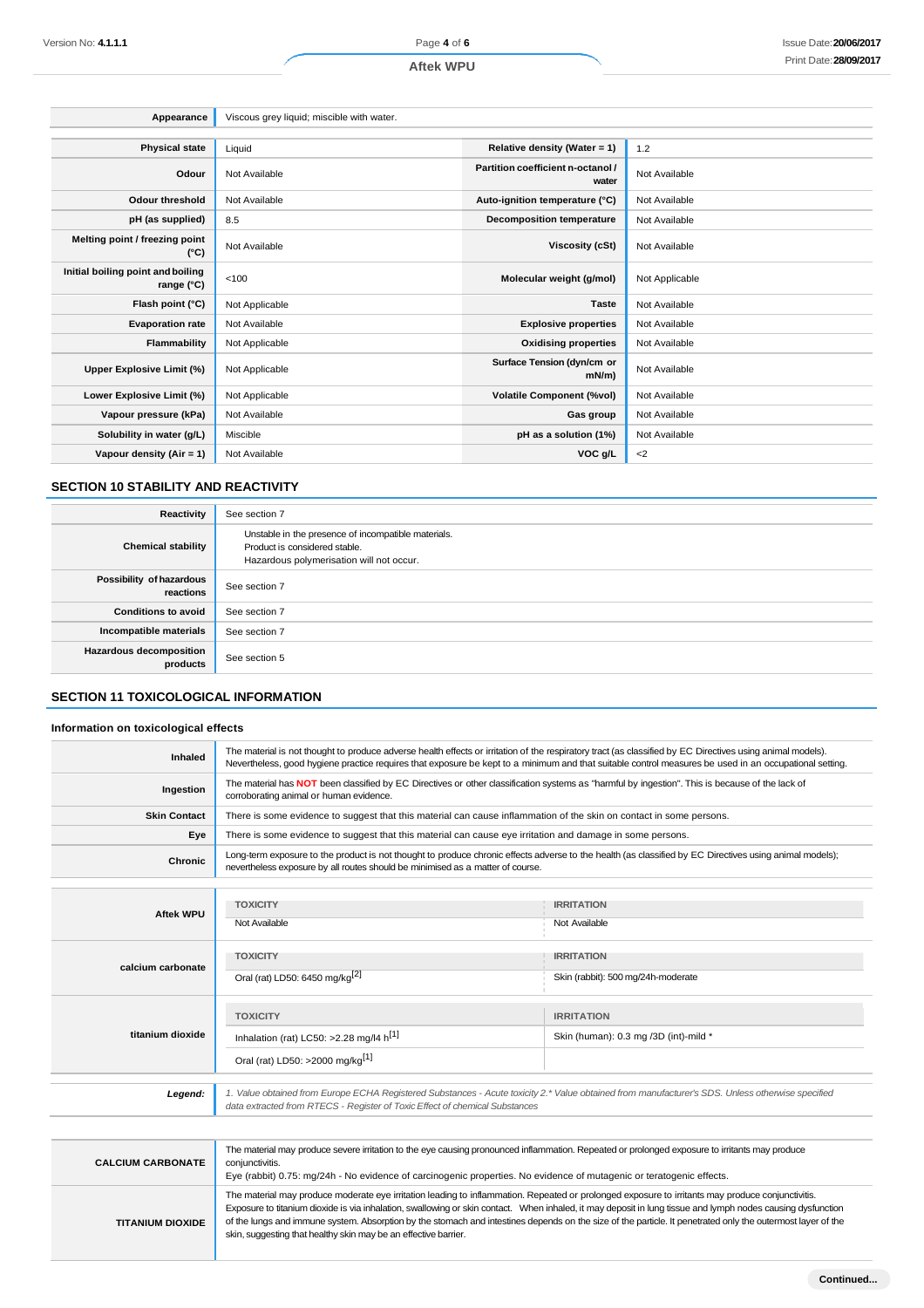**Aftek WPU**

|                                                           | <b>WARNING:</b> This substance has been classified by the IARC as Group 2B: Possibly Carcinogenic to Humans.<br>* IUCLID                                                                          |                                  |                                                                                                                                     |
|-----------------------------------------------------------|---------------------------------------------------------------------------------------------------------------------------------------------------------------------------------------------------|----------------------------------|-------------------------------------------------------------------------------------------------------------------------------------|
| <b>CALCIUM CARBONATE &amp;</b><br><b>TITANIUM DIOXIDE</b> | The material may cause skin irritation after prolonged or repeated exposure and may produce on contact skin redness, swelling, the production of vesicles,<br>scaling and thickening of the skin. |                                  |                                                                                                                                     |
| <b>Acute Toxicity</b>                                     | $\circ$                                                                                                                                                                                           | Carcinogenicity                  | $\infty$                                                                                                                            |
| <b>Skin Irritation/Corrosion</b>                          | $\circ$                                                                                                                                                                                           | Reproductivity                   | $\scriptstyle\sim$                                                                                                                  |
| <b>Serious Eye Damage/Irritation</b>                      | O                                                                                                                                                                                                 | <b>STOT - Single Exposure</b>    | $\circ$                                                                                                                             |
| <b>Respiratory or Skin</b><br>sensitisation               | $\circlearrowright$                                                                                                                                                                               | <b>STOT - Repeated Exposure</b>  | $\circ$                                                                                                                             |
| Mutagenicity                                              | O                                                                                                                                                                                                 | <b>Aspiration Hazard</b>         | Ø                                                                                                                                   |
|                                                           |                                                                                                                                                                                                   | Legend:<br>$\tilde{\phantom{a}}$ | $\blacktriangleright$ - Data available but does not fill the criteria for classification<br>- Data available to make classification |

*– Data Not Available to make classification*

### **SECTION 12 ECOLOGICAL INFORMATION**

| <b>Toxicity</b>   |                  |                           |                               |                  |                  |
|-------------------|------------------|---------------------------|-------------------------------|------------------|------------------|
| <b>Aftek WPU</b>  | <b>ENDPOINT</b>  | <b>TEST DURATION (HR)</b> | <b>SPECIES</b>                | VALUE            | <b>SOURCE</b>    |
|                   | Not<br>Available | Not Available             | Not Available                 | Not<br>Available | Not<br>Available |
|                   | <b>ENDPOINT</b>  | <b>TEST DURATION (HR)</b> | <b>SPECIES</b>                | <b>VALUE</b>     | <b>SOURCE</b>    |
|                   | LC50             | 96                        | Fish                          | >56000mg/L       | 4                |
| calcium carbonate | <b>EC50</b>      | 72                        | Algae or other aquatic plants | $>14$ mg/L       | 2                |
|                   | <b>NOEC</b>      | 72                        | Algae or other aquatic plants | 14mg/L           | $\overline{2}$   |
|                   | <b>ENDPOINT</b>  | <b>TEST DURATION (HR)</b> | <b>SPECIES</b>                | <b>VALUE</b>     | <b>SOURCE</b>    |
|                   | LC50             | 96                        | Fish                          | 155mg/L          | $\overline{2}$   |
|                   | <b>EC50</b>      | 48                        | Crustacea                     | $>10$ mg/L       |                  |
| titanium dioxide  | <b>EC50</b>      | 72                        | Algae or other aquatic plants | 5.83mg/L         |                  |
|                   | EC20             | 72                        | Algae or other aquatic plants | $1.81$ mg/L      | $\overline{4}$   |
|                   | <b>NOEC</b>      | 336                       | Fish                          | 0.089mg/L        | $\overline{4}$   |
|                   |                  |                           |                               |                  |                  |

*Legend: Extracted from 1. IUCLID Toxicity Data 2. Europe ECHA Registered Substances - Ecotoxicological Information - Aquatic Toxicity 3. EPIWIN Suite V3.12 (QSAR) - Aquatic Toxicity Data (Estimated) 4. US EPA, Ecotox database - Aquatic Toxicity Data 5. ECETOC Aquatic Hazard Assessment Data 6. NITE (Japan) - Bioconcentration Data 7. METI (Japan) - Bioconcentration Data 8. Vendor Data*

#### **DO NOT** discharge into sewer or waterways.

#### **Persistence and degradability**

| Ingredient               | Water/Soil<br>Dor<br>,,,,,,,,,,,,<br>- 61 | Dor.<br>sistence: Air |
|--------------------------|-------------------------------------------|-----------------------|
| tita<br>dioxide<br>II IM | <b>HIGH</b>                               | <b>HIGH</b>           |

### **Bioaccumulative potential**

| Ingredient       | <b>Bioaccumulation</b> |
|------------------|------------------------|
| titanium dioxide | $LOW (BCF = 10)$       |
|                  |                        |

# **Mobility in soil**

| Inc | bility |
|-----|--------|
| .   |        |

# **SECTION 13 DISPOSAL CONSIDERATIONS**

### **Waste treatment methods**

| Product / Packaging disposal | DO NOT allow wash water from cleaning or process equipment to enter drains.<br>It may be necessary to collect all wash water for treatment before disposal.<br>In all cases disposal to sewer may be subject to local laws and regulations and these should be considered first.<br>• Where in doubt contact the responsible authority.<br>Recycle wherever possible.<br>▶ Consult manufacturer for recycling options or consult local or regional waste management authority for disposal if no suitable treatment or disposal<br>facility can be identified.<br>• Dispose of by: burial in a land-fill specifically licensed to accept chemical and / or pharmaceutical wastes or incineration in a licensed apparatus (after<br>admixture with suitable combustible material).<br>Decontaminate empty containers. |
|------------------------------|----------------------------------------------------------------------------------------------------------------------------------------------------------------------------------------------------------------------------------------------------------------------------------------------------------------------------------------------------------------------------------------------------------------------------------------------------------------------------------------------------------------------------------------------------------------------------------------------------------------------------------------------------------------------------------------------------------------------------------------------------------------------------------------------------------------------|